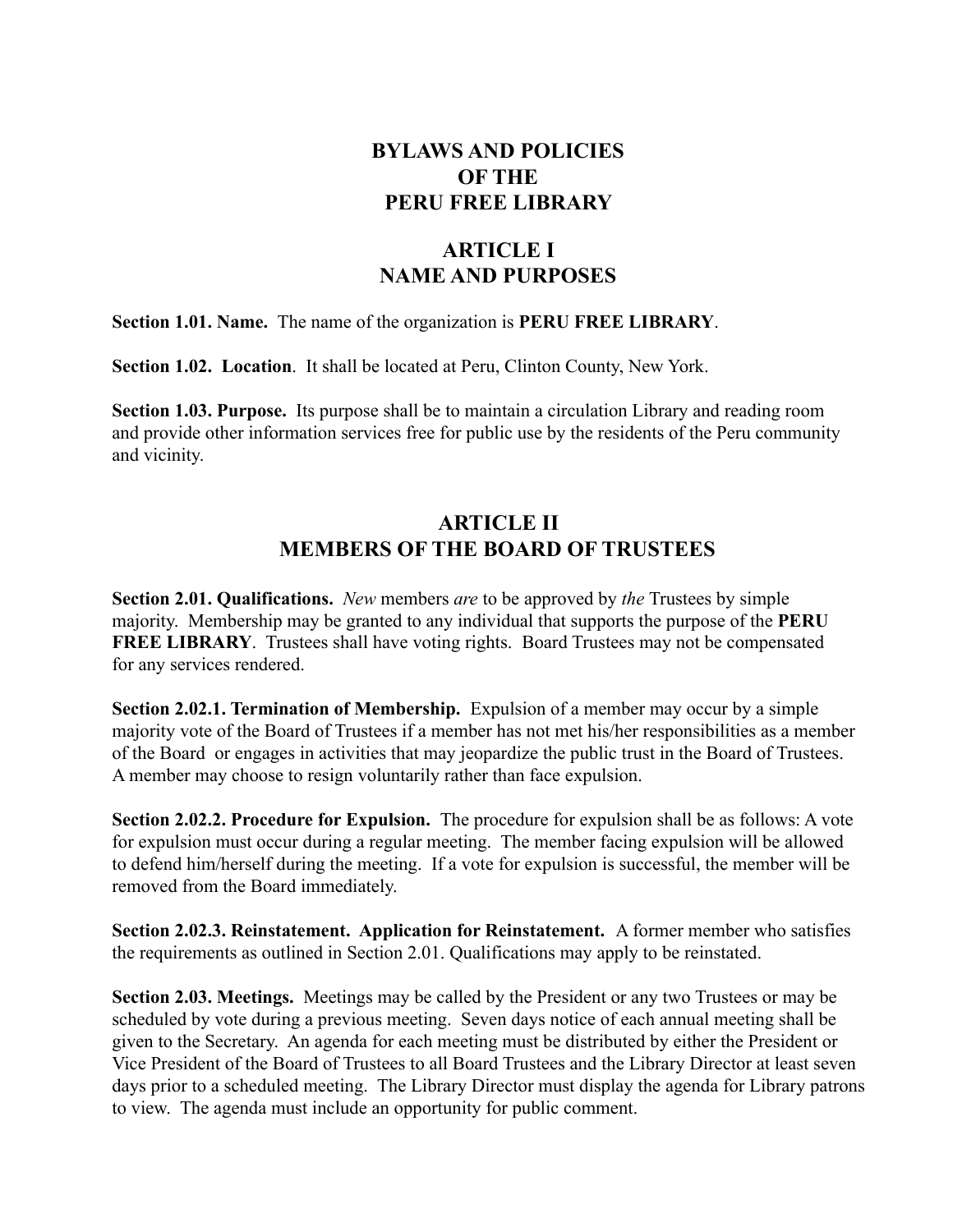All meetings are open to the public with the exception of executive meetings of the Board of Trustees. The only reason for an executive meeting is to discuss personnel issues. The Secretary will keep minutes of executive meetings. These minutes cannot be distributed to anyone outside the Board without approval of the Board of Trustees.

# **ARTICLE III AUTHORITY AND DUTIES OF TRUSTEES**

**Section 3.01. Authority of Trustees.** The Board of Trustees is the policy-making body and may exercise all the powers and authority granted to the Trustees by law. The Trustees shall be responsible for the general management of the Library and its property. They shall provide for its maintenance and endowment, suitable rooms, furniture, holdings and equipment. The Trustees shall make policies for its convenient and free use by the public. They shall appoint and fix the salary of a competent Library director and of needed assistants and other employees. They shall make bylaws, appoint needed committees and have such powers and duties as are prescribed for Trustees of public libraries by State law.

**Section 3.02. Number, Selection and Tenure.** There shall be at least five (5) to eleven (11) Trustees elected to serve five (5) year terms. Within 10 days after each annual meeting the Trustees shall elect from their own number, a president, vice president, treasurer and secretary who shall be officers of the Board of Trustees. Any vacancy occurring by reason of resignation, death, incapacity or removal before the expiration of his/her term shall be filled until the next annual meeting by a majority vote of the remaining Trustees. In the event of a tie vote, the President shall choose the succeeding Trustee.

**Section 3.03. Resignation.** A Trustee may resign by giving written notice to the President of the Board of Trustees.

**Section 3.04. Absenteeism.** If any Trustee has three (3) unexcused absences from meetings during a twelve (12) month period or eight (8) total unexcused absences during his/her term, the Trustee is deemed to have resigned. The President shall inform the absent Trustee in writing that he/she is no longer on the Board.

**Section 3.05. Regular meetings.** The Board of Trustees shall hold no fewer than six (6) meetings per year which shall be at such dates, times and places as the Board shall determine.

**Section 3.06. Annual Meeting.** The annual meeting shall be held in January of each year. The meeting shall be at such date, time and place as the Board shall determine.

**Section 3.07. Emergency Resolutions.** If a situation occurs where the input of the Board of Trustees is required before the next scheduled meeting, the President may call for a vote on the emergency resolution using either of two options.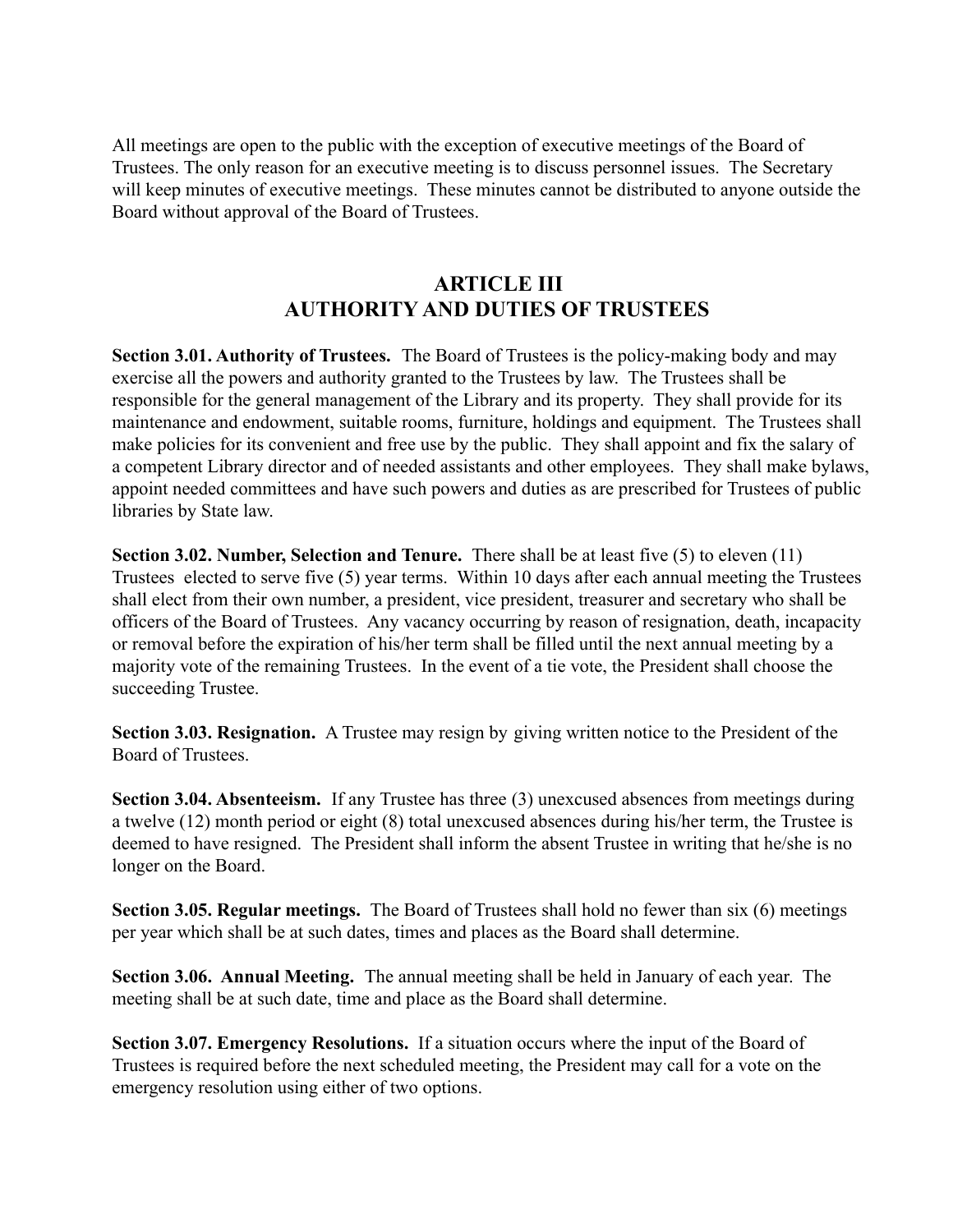Option one: Special Meeting

The President must contact every Board Member to schedule a meeting at a time other than the next scheduled meeting. The requirement for advance posting of the agenda is suspended for this meeting. The meeting must occur at a time that allows for the maximum number of Board Trustees to attend. The meeting agenda is restricted to the emergency resolution. Rules for a quorum are suspended. Any resolutions passed during this meeting must be recorded in the minutes and reported at the next scheduled meeting. A successful vote requires a simple majority of those in attendance.

#### Option two: Electronic Meeting

The President must contact every Board Member and ask for a decision on the emergency resolution by telephone, email or other agreed upon format. This will be called an electronic meeting. The majority of the Board of Trustees who respond to the request must approve a non-meeting vote to resolve the issue. If the non-meeting is not approved, the President must call a meeting according to option one. If a simple majority is in favor of an electronic meeting, the President may conduct the vote in the agreed upon format. A time limit must be given to all Board of Trustees to vote. The time limit must make use of the maximum available before the emergency resolution must be decided. Only those votes or comments submitted before the time limit are counted. Rules for a quorum are suspended. Any resolutions passed during this electronic meeting must be recorded as minutes and reported at the next scheduled meeting. A successful vote requires a simple majority of those who respond before the deadline.

The exercising of either option requires that the President of the Board of Trustees report the outcome(s) of the decisions(s) during the next scheduled meeting. At the scheduled meeting the Board will review the situation that required the emergency vote and confirm that a need existed for a vote outside the regularly scheduled meeting and that the conditions required by the Bylaws were met. If the Board determines there was no need for the vote outside the regularly scheduled meeting or the conditions for passing a resolution were not met, the Board may overturn the decision(s).

**Section 3.08. Subcommittees**. The Board of Trustees may establish subcommittees of at least two (2) Board of Trustees, that except for the Executive Committee, may include non-Board of Trustees. The Board may make provisions for appointment of the chair of committees, establish procedures to govern their activities and provide the subcommittee with the authority necessary to meet their objectives as established by the Board.

Subcommittees will make recommendations to the Board of Trustees but cannot make final decisions without the approval of the Board.

**Section 3.09. Reimbursement.** Expenses incurred by a Trustee in the furtherance of the **Peru Free Library**'s business are allowed to be reimbursed with documentation and prior approval by the Board of Trustees.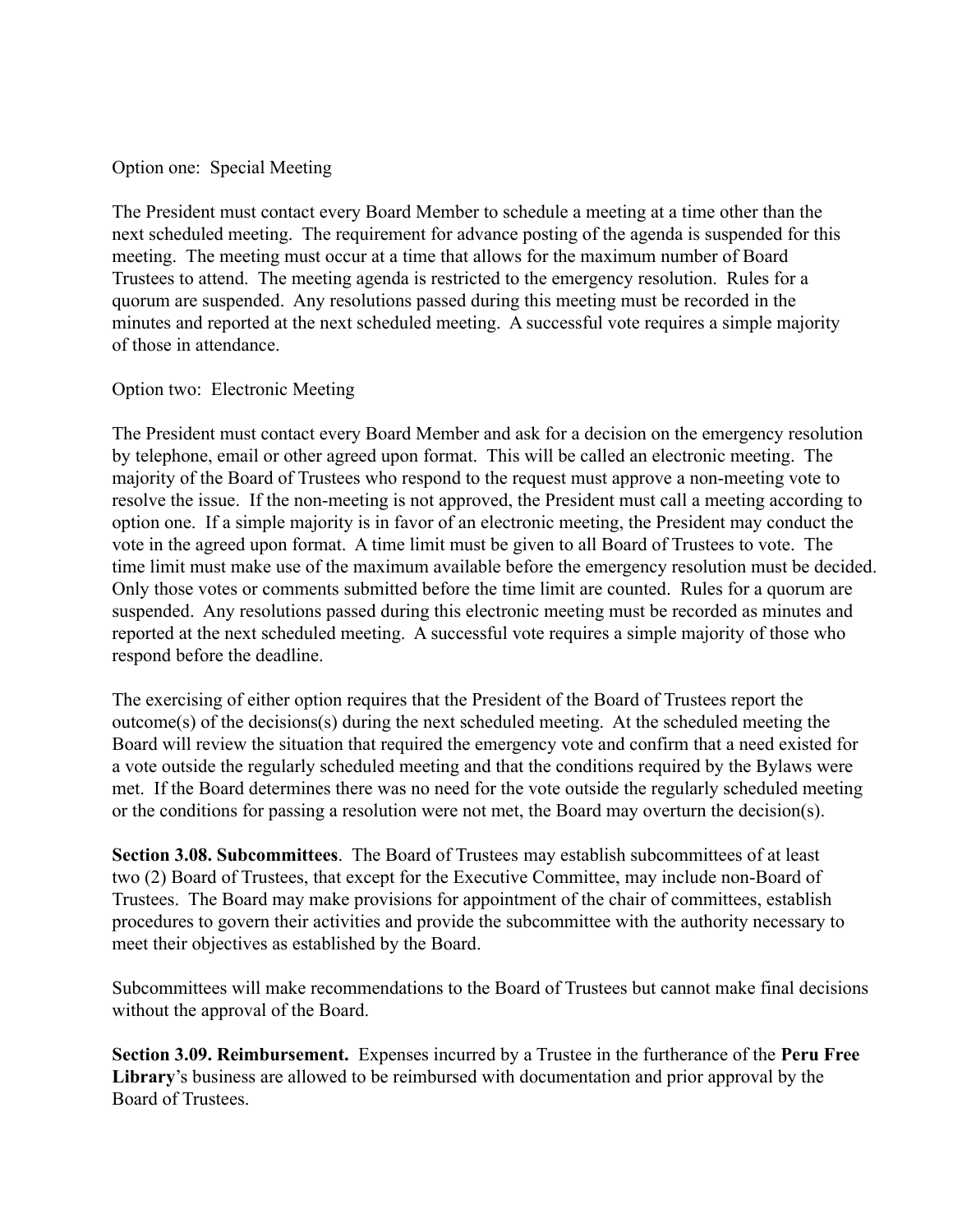# **ARTICLE IV AUTHORITY AND DUTIES OF OFFICERS**

**Section 4.01. Officers.** The officers of the **Peru Free Library** shall be a President, a Vice President, a Secretary and a Treasurer who shall be elected annually by the Board from their own number.

**Section 4.02. Appointment of Officers; Terms of Office.** The officers of the **Peru Free Library** shall be elected by the Board of Trustees at the annual meeting of the Board to serve a term of one year. Officers shall be eligible for reappointment.

**Section 4.03. Resignation.** An officer who resigns must submit a written notification to the President or Vice President of the Board.

Section 4.04. Removal. An officer may be removed from office by the Board of Trustees at a meeting (see 2.02.1) by a simple majority where the officer has not met the responsibilities of the office.

**Section 4.05. President.** The President will preside at all meetings of the Board of Trustees. The President shall perform all duties attendant to that office and vote on all matters when necessary to break a tie vote. The President will be a signatory on the bank account(s).

**Section 4.06. Vice President.** The Vice President shall preside at meetings of the Board of Trustees in the absence of or by request of the President. The Vice President shall perform other duties as requested and assigned by the President. The Vice President will be a signatory on the bank account(s).

**Section 4.07. Secretary.** The Secretary shall keep a record of all Library meetings and of all official actions by the Trustees. The Secretary shall record all official acts of the Board and maintain all its official books, records and documents. The Secretary will be a signatory on the bank account(s).

**Section 4.08. Treasurer.** The Treasurer shall report to the Board of Trustees at each regular meeting on the status of the **Peru Free Library**'s finances. The Treasurer is responsible for reporting to the Board of Trustees the status of the Library budget and other accounting information as requested by the Board of Trustees. The Treasurer shall work closely with any accountant or banking system to ascertain that appropriate procedures are being followed in the financial affairs of the **Peru Free** Library and shall perform such other duties as occasionally may be assigned by the Board of Trustees. The Treasurer will be a signatory on the bank account(s) in addition to the President, Vice President and Secretary.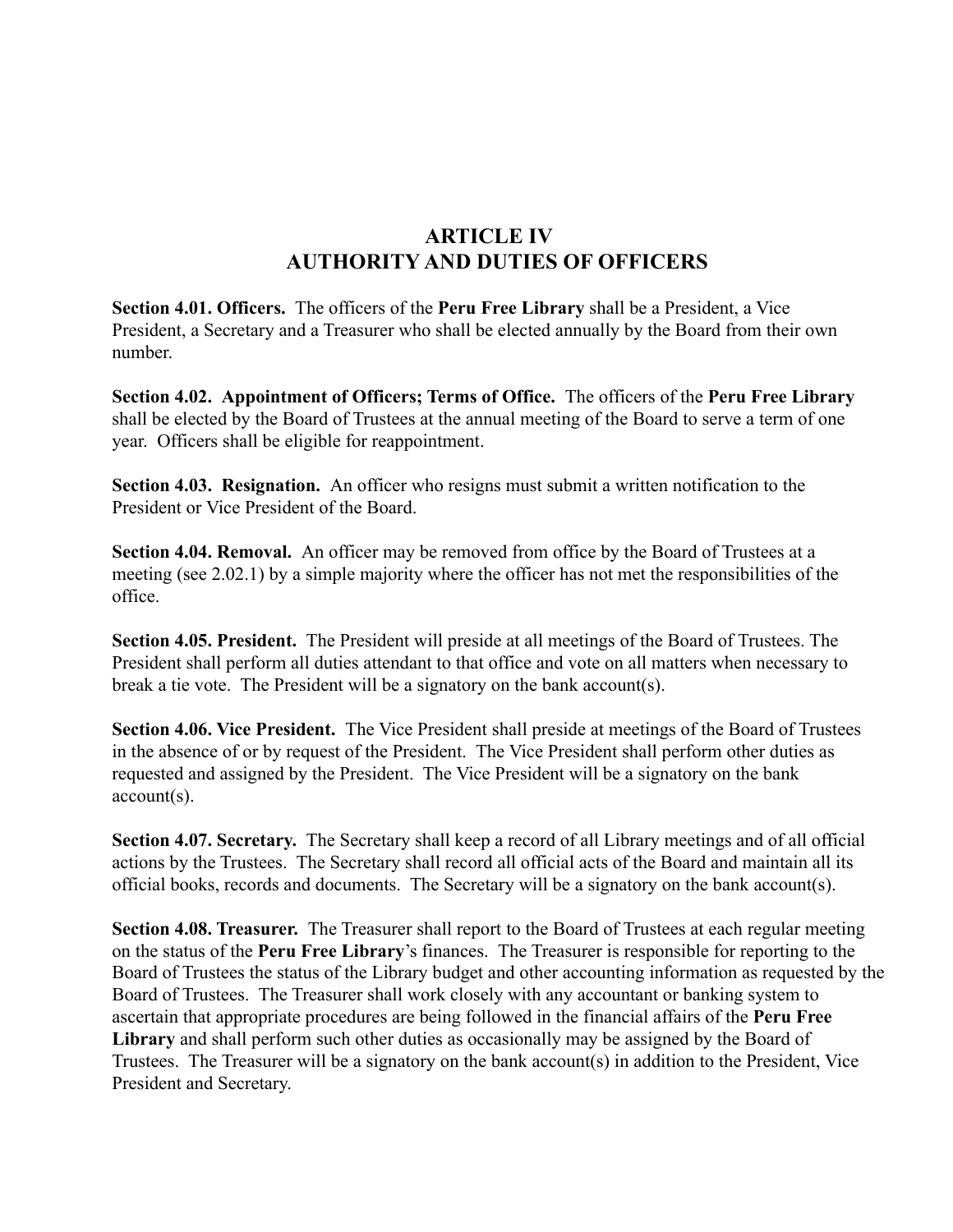**Section 4.09. Paid Staff.** The Board of Trustees may hire such paid staff as they deem necessary for the operations of the **Peru Free Library**. The powers and duties of the paid staff shall be as assigned or as delegated by the Board or the Library Director.

**Section 4.09.01. Library Director.** The Board of Trustees extends to the Library Director broad powers to manage the daily operations of the Library in accordance with accepted practices and consistent with Bylaws and policies approved by the Board of Trustees. The Library Director is responsible for taking action in emergencies to protect employees, volunteers, patrons, the Library building and holdings. The Library Director is required to consult with the Board of Trustees in the event that a situation occurs that meets one of the following criteria: 1) through action or inaction the possibility exists that the Library or Board of Trustees may be exposed to legal or fiscal liability, 2) there are no Bylaws or policies related to a specific situation or 3) it is unclear how Bylaws or policies may apply to a specific situation. If the Library Director determines that consultation with the Board of Trustees is necessary, the Library Director may ask that the item be added to the agenda for the next meeting of the Board of Trustees. If a resolution is necessary before the next meeting, the Library Director must contact the President or if the President is unavailable, the Vice President of the Board of Trustees. The President or Vice President will determine what action may be taken or if the matter needs to be brought before the Board. The Board of Trustees assumes all risks if the Library Director acts in accordance with the Board's instructions.

# **ARTICLE V DISSOLUTION AND DISTRIBUTION OF FUNDS**

**Section 5.01. Dissolution.** In the event of dissolution, all the remaining assets and property of the **Peru Free Library** shall, after necessary expenses thereof, be distributed to such organizations as shall qualify under section 501 (c) (3) of the Internal Revenue Code of 1954 as amended or to the federal government, or to a state or local government for public purpose.

**Section 5.02. Distribution of Funds.** No part of the net earnings of the **Peru Free Library** shall benefit any member, Trustee, Director, Officer of the **Peru Free Library**, or any private individual (except that reasonable compensation may be paid for services rendered to or for the **Peru Free Library**) and no member, Trustee, Officer of the **Peru Free Library**, or any private individual shall be entitled to share in the distribution of any of the assets on dissolution of the **Peru Free Library**.

#### **ARTICLE VI INDEMNIFICATION**

Every member of the Board of Trustees, officer or employee of the **PERU FREE LIBRARY** may be indemnified by the **PERU FREE LIBRARY** against all expenses and liabilities, including counsel fees, reasonable incurred or imposed upon such Trustees of the Board, officer or employee in connection with any threatened, pending or completed action, suit or proceeding to which she/he may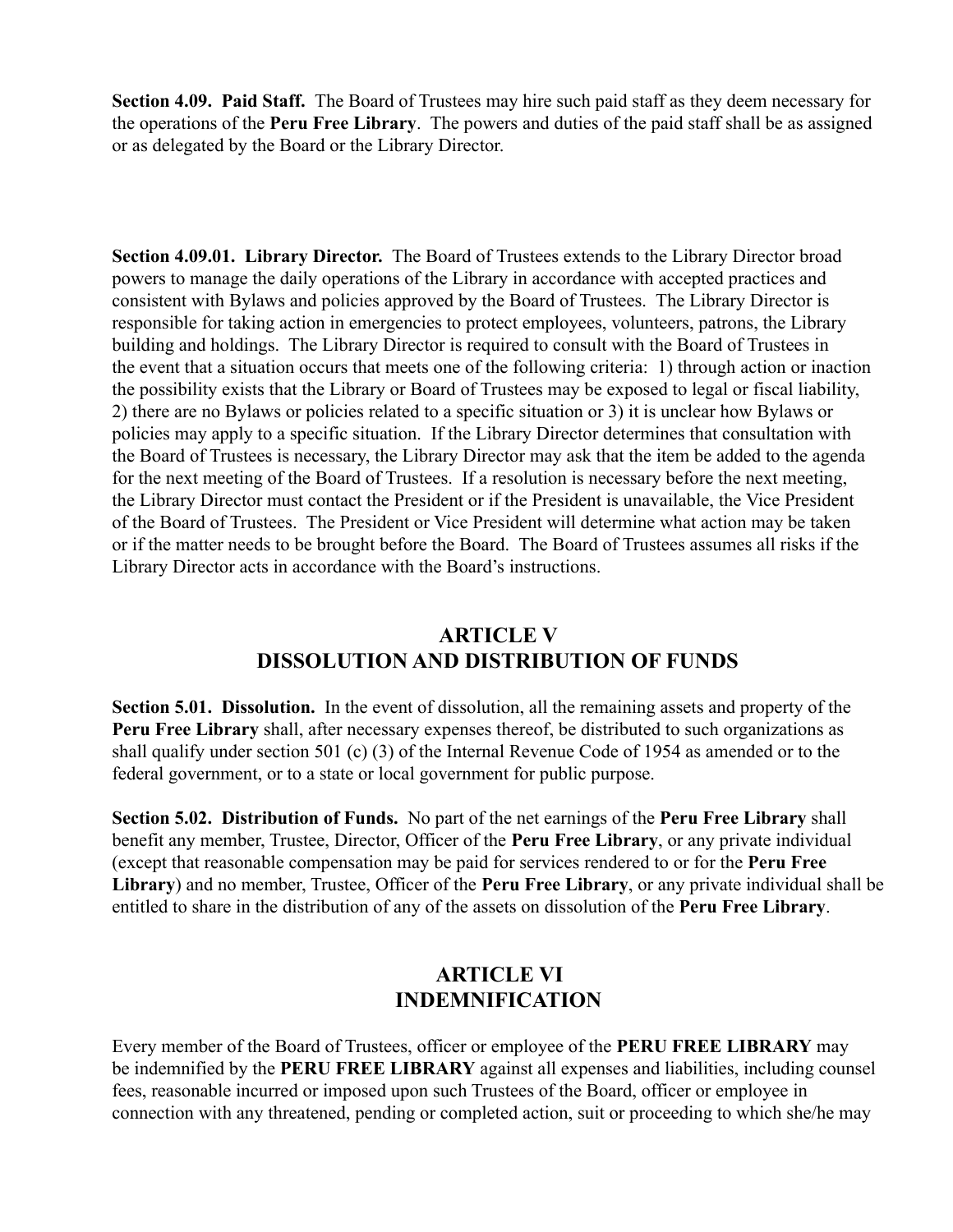become involved by reason of having been a member of the Board, officer or employee of the **PERU FREE LIBRARY**, or any settlement thereof, unless adjudged therein to be liable for negligence or misconduct in the performance of her/his duties. Provided, however, that in the event of a settlement the indemnification herein shall apply only when the Board approves such settlement and reimbursement as being in the best interest of the **PERU FREE LIBRARY**. The foregoing right of indemnification shall be in addition to and not exclusive of all other rights which such member of the Board, officer or employee is entitled.

# **ARTICLE VII ADVISORY BOARDS AND COMMITTEES**

**Section 7.01 . Establishment.** The Board of Trustees may establish one or more Advisory Boards or Committees.

**Section 7.02. Size, Duration and Responsibilities.** The size, duration and responsibilities of such Advisory Boards and Committees shall be established by a majority vote of the Board of Trustees.

# **ARTICLE VIII FINANCIALADMINISTRATION**

**Section 8.01. Fiscal Yea**r. The fiscal year of the **PERU FREE LIBRARY** shall be January 1 to December 31 but may be changed by resolution of the Board of Trustees.

**Section 8.02. Checks, Drafts, Etc.** All checks, orders for the payment of money, bills of lading, warehouse receipts, obligations, bills of exchange and insurance certificates shall be signed or endorsed by such officer or officers or agent or agents of the **PERU FREE LIBRARY** and in such manner as shall from time to time be determined by resolution of the Board of Trustees or of any committee to which such authority has been delegated by the Board.

**Section 8.03. Deposits and Accounts.** All funds of the **PERU FREE LIBRARY** not otherwise employed shall be deposited from time to time in general or special accounts in such banks, trust companies or other depositories as the Board of Trustees or any committee to which such authority has been delegated by the Board may select, or as may be selected by the President or by any other officer or officers or agent or agents of the **PERU FREE LIBRARY** to whom such power may from time to time be delegated by the Board. For the purpose of deposit and for the purpose of collection for that account of the **PERU FREE LIBRARY**, checks, drafts and other orders of the **PERU FREE LIBRARY** may be endorsed, assigned and delivered on behalf of the **PERU FREE LIBRARY** by any officer or agent of the **PERU FREE LIBRARY**.

**Section 8.04. Investments.** The funds of the **PERU FREE LIBRARY** may be retained in whole or in part in cash or be invested and reinvested on occasion in such property, real, personal or otherwise or stock, bonds or other securities, as the Board of Trustees in its sole discretion may deem desirable, without regard to the limitations, if any, now imposed or which may hereafter be imposed by law regarding such investments and which are permitted to organizations exempt from Federal income taxation under Section 501(c)(3) of the Internal Revenue Code.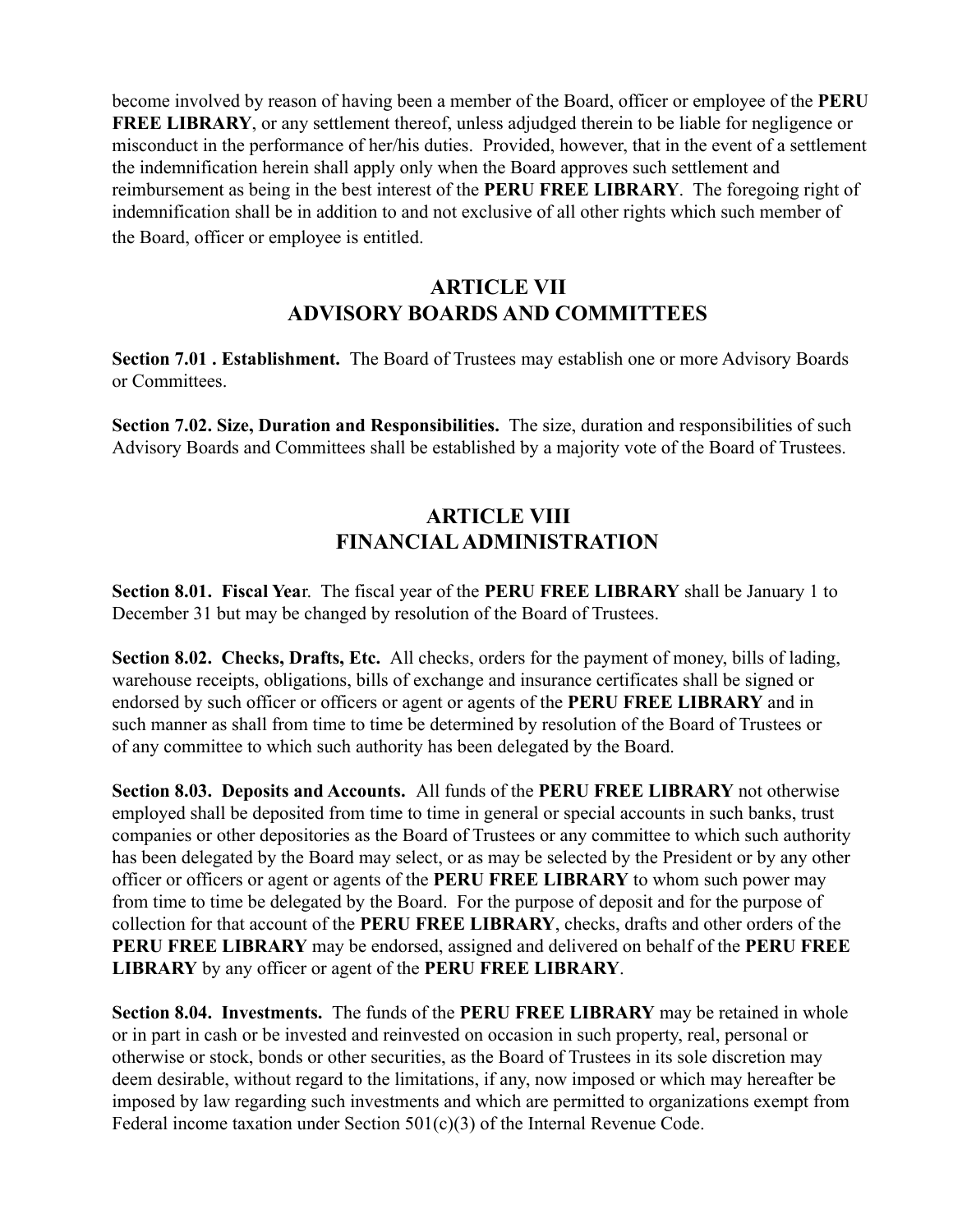**Section 8.05. Expenditures.** Any non-budgeted expenditure made at or above the amount of \$1,000 needs to get a minimum of two (2) bids for Board approval. If only one bid is received, after 90 days of good faith effort in trying to get additional bids, the Board may vote to accept the original single bid or try to get more bids. If any non-budgeted expenditure needs to be made that is under the amount of \$1,000, said expenditure may be made in pursuant to Section 3.07 or Section 4.09.01 as the Board deems appropriate.

**Section 8.06. Library Accounting.** The Board may hire a professional accountant to maintain the financial records of the **PERU FREE LIBRARY**.

### **ARTICLE IX BOOKS AND RECORDS**

**Section 9.01. Books of Account.** Correct books of account of the activities, records of and transactions of the **PERU FREE LIBRARY** shall be kept at or accessible from the office of the **PERU FREE LIBRARY**.

# **ARTICLE X AMENDMENT OF BYLAWS AND POLICIES**

These Bylaws and Policies may be amended by a two-thirds vote of the Board of Trustees present at any Annual Meeting provided:

- prior written notice of the proposed amendment was contained in the call for that meeting, or
- all Trustees of the Board waive such notice, or
- by unanimous consent in writing without a meeting pursuant to Section 3.07.

**Amended over the course of 2021 as noted in the monthly meeting minutes. Approved on January 19, 2022.**

**Amended dates: December 2010 February 2011 April 2011 June 2011 September 2011 October 2011 November 2011**